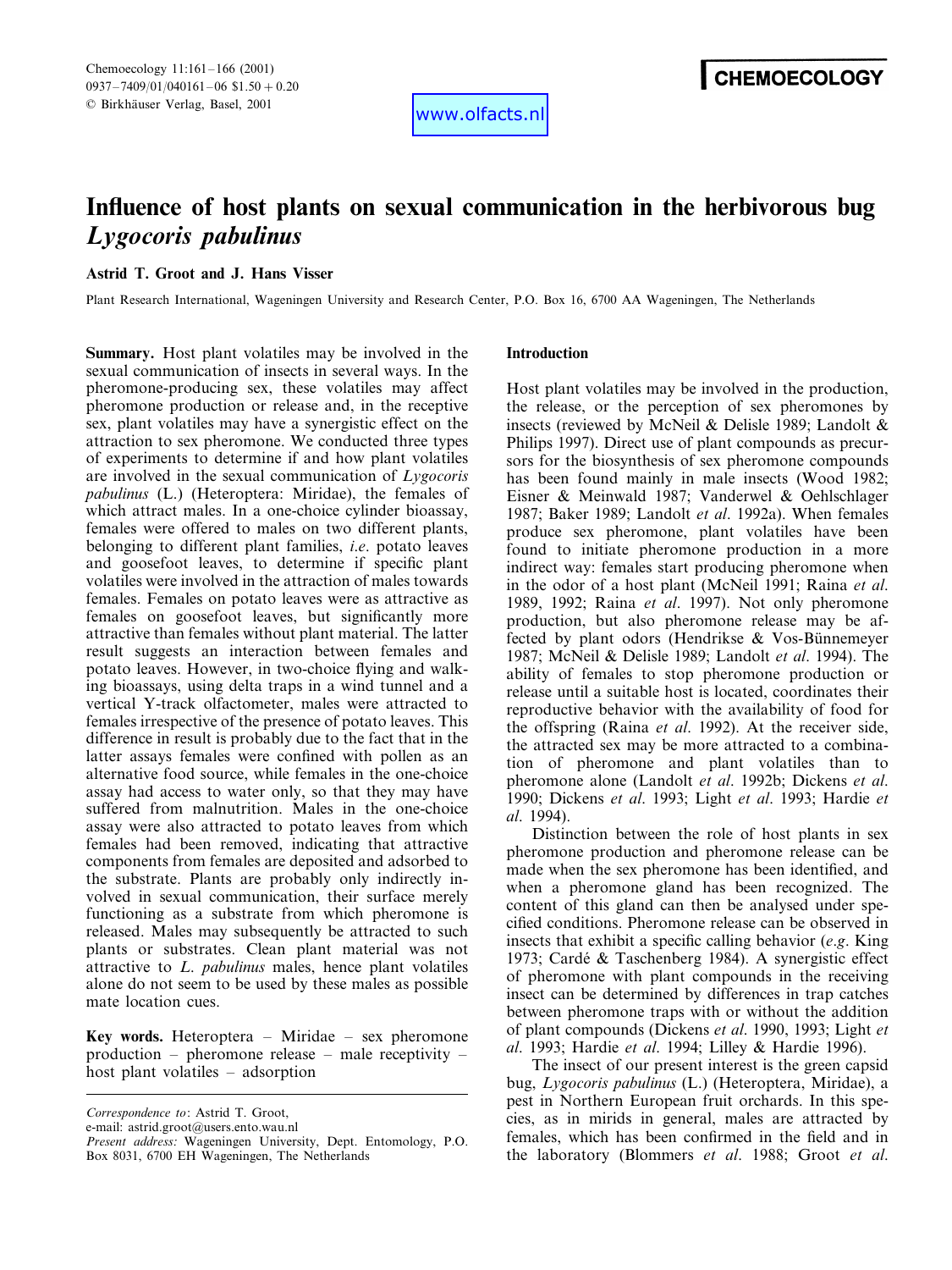1996). Chemical identification of the sex pheromone has not been successful so far. Overall, of only three mirids the sex pheromone has been identified (Smith *et al*. 1991; Millar *et al*. 1997; Millar & Rice 1998; reviewed by McBrien & Millar 1999). Plant volatiles may be involved in the sexual attraction of *L*. *pabulinus*, as virgin females that attracted males were confined with plant material as a feeding source. Also, *L*. *pabulinus* is a host alternating species, migrating from fruit trees to herbaceous plants in the summer, where a summer generation develops. The summer hosts on which *L*. *pabulinus* may develop, are potentially numerous, as *L*. *pabulinus* is a highly polyphagous species (Petherbridge & Thorpe 1928; Kullenberg 1946; Blommers *et al*. 1997). To locate females after their migration, males may use plant volatiles that are released when females are feeding on plants, in addition to sex pheromone.

In this study, we determined if and how host plants may be involved in the sexual communication of *L*. *pabulinus*. When plant compounds are directly involved in sex pheromone production, a difference in attraction is expected when virgin females are confined with different host plants or with no host plant at all. A possible distinction of indirect involvement of plant volatiles between pheromone production and pheromone release will be hampered in this species, since a sex pheromone gland has not been recognized in Miridae so far, and a specific calling behavior in *L*. *pabulinus* females has not been observed (Groot *et al*. 1998). Whether host plants are involved at either the producer or the receiver side, *i*.*e*. *L*. *pabulinus* females or males respectively, is determined by placing females either upwind or downwind from the host plant. Attraction may be different when flying or walking towards an odor source (Hardie *et al*. 1992), therefore both flight and walking bioassays were conducted.

## **Material and methods**

#### *Insects*

*Lygocoris pabulinus* was reared on potted potato plants, cultivar Bintie, in wooden cages in a greenhouse at  $22 \pm 2^{\circ}$ C,  $65 \pm 5\%$  R.H., L18 : D6, following the procedure of Blommers *et al*. (1997). Every 2–3 days newly emerged adults were collected from the rearing cages, after which the sexes were placed in separate rearing cages. In this way, virgin males and females (see Groot *et al*. 1998) of known age were continuously available for the experiments.

#### *One*-*choice bioassay*

To determine whether males are attracted to females with or without plant material, and whether this attraction differs between females on two potential summer hosts, one-choice bioassays were conducted using glass cylinders (length 50 cm, diam. 11 cm, see Groot *et al*. 1996). The cylinders were placed horizontally on the floor in a wind tunnel of 3.0 (l)  $\times$  1.3 (w)  $\times$  0.8 (h) m with adjustable wind speed, light, temperature and R.H. (see Griepink (1997) for further details on the wind tunnel). At the downwind side of each cylinder we placed a plastic dish with gauze bottom and screen cone, containing 8–15 males of 5–8 days old. Against the upwind side a plastic dish with gauze lid and bottom was placed, in which an odor source was offered. In this way, each cylinder was a closed system, so that males from the downwind dish could only walk or fly towards the upwind dish that was offered in the specific cylinder. Two-three h before a test, the downwind dishes were filled with males, the upwind dishes with odor sources, and all dishes were placed in the wind tunnel.

Leaves of two different plants were used to determine possible attraction differences between females on two potential summer hosts: potato leaves and goosefoot leaves (*Chenopodium quinoa* L.). Potato leaves were chosen, because *L*. *pabulinus* is reared on potato. Goosefoot leaves were arbitrarily chosen as the alternative, as this plant belongs to a different family (Chenopodiaceae) and hence is likely to differ in composition or release of plant volatiles. Chenopodiaceae have been recorded as summer hosts of *L*. *pabulinus* (Petherbridge & Thorpe 1928). Eight different odor sources were tested: (1) empty dish, (2) five females on a fresh potato leaf, (3) five females with a small glass tube containing water, closed with oasis, (4) a potato leaf that had been in a dish with five females for 2–3 h prior to the experiment (females removed during the experiment), (5) a clean potato leaf, (6) five females on a fresh goosefoot leaf, (7) a goosefoot leaf that had been in a dish with five females for  $2-\hat{3}$  h prior to the experiment (females removed during the experiment), and (8) a clean goosefoot leaf. The wind speed through the cylinders was set at 0.20 m/s. After one hour the number of males sitting or walking on the upwind lid were counted as positive responders. All odor sources were tested 5–20 times. Differences in responses between the sources were compared with a Generalized Linear Model (GLM) for binomial data, using the the logit-link function in computer programme Genstat 5 (release 4.1, PC/Windows NT, 1997). In the model, the variance was assumed to be proportional to binomial variance. Overall effect of treatments was determined by performing an F-test for the ratio of the mean deviance for treatment and the mean deviance of the rest. If the overall test was significant ( $P$  < 0.05), pairwise comparisons between treatment means on the logit scale were conducted, using the t-test.

#### *Two*-*choice flight bioassay*

To determine if females attract males when on a plant or in the odor of a plant, PVC-cages with two compartments were constructed. The compartments, each 7.5 cm long and 7 cm diam., were divided by gauze and closed at both sides with gauze lids (Fig. 1). The cages were hung in delta traps (30 (l)  $\times$  20 (w)  $\times$  20 (h) cm) with replacable bottoms treated with Tangle Trap®, and placed in the wind tunnel, hanging from metal clamps 10–15 cm above the wind tunnel floor. Five different combinations were tested: (A) three females with wet oasis and pollen, and a small potato sprout in the downwind compartment, leaving the upwind compartment empty, (B) a small potato sprout in the upwind compartment, and three females with wet oasis and pollen in the downwind compartment, (C) three females with wet oasis and pollen in the upwind compartment, and a small potato sprout in the downwind compartment, (D) three females with wet oasis and pollen in the downwind compartment, leaving the upwind compartment empty, and (E) three *males* with wet oasis and pollen, and a small potato sprout in the downwind compartment, leaving the upwind compartment empty. The pollen was a mixture of different plant species, bought at a commercial bee-station (Bijenhuis, Wageningen, the Netherlands). To offer males a choice, a control trap was placed about 90 cm next to each test cage (so that both cages were about 20 cm from the sides of the wind tunnel), consisting of a similar cage with the two compartments containing the same as the test cage, only without bugs. Both traps were placed in the upwind part of the wind tunnel, about 1 m downwind from which 8–10 potato plants were placed. After arranging the cages and the plants in the wind tunnel,  $35-40$  virgin males of  $5-8$  days old were introduced at the downwind side of the wind tunnel. After 3–4 days the males caught in the Tangle Trap® in both traps were counted, and all males were recaptured. Percentage of the males trapped was calculated from the number of males recaptured.

#### *Two*-*choice walking bioassay*

To determine the influence of host plants on sexual attraction when males would walk towards an odor source, vertical Y-track olfactometer assays were conducted as described by Visser & Piron (1998). To suppress flight intention of males, the Y-track was placed in a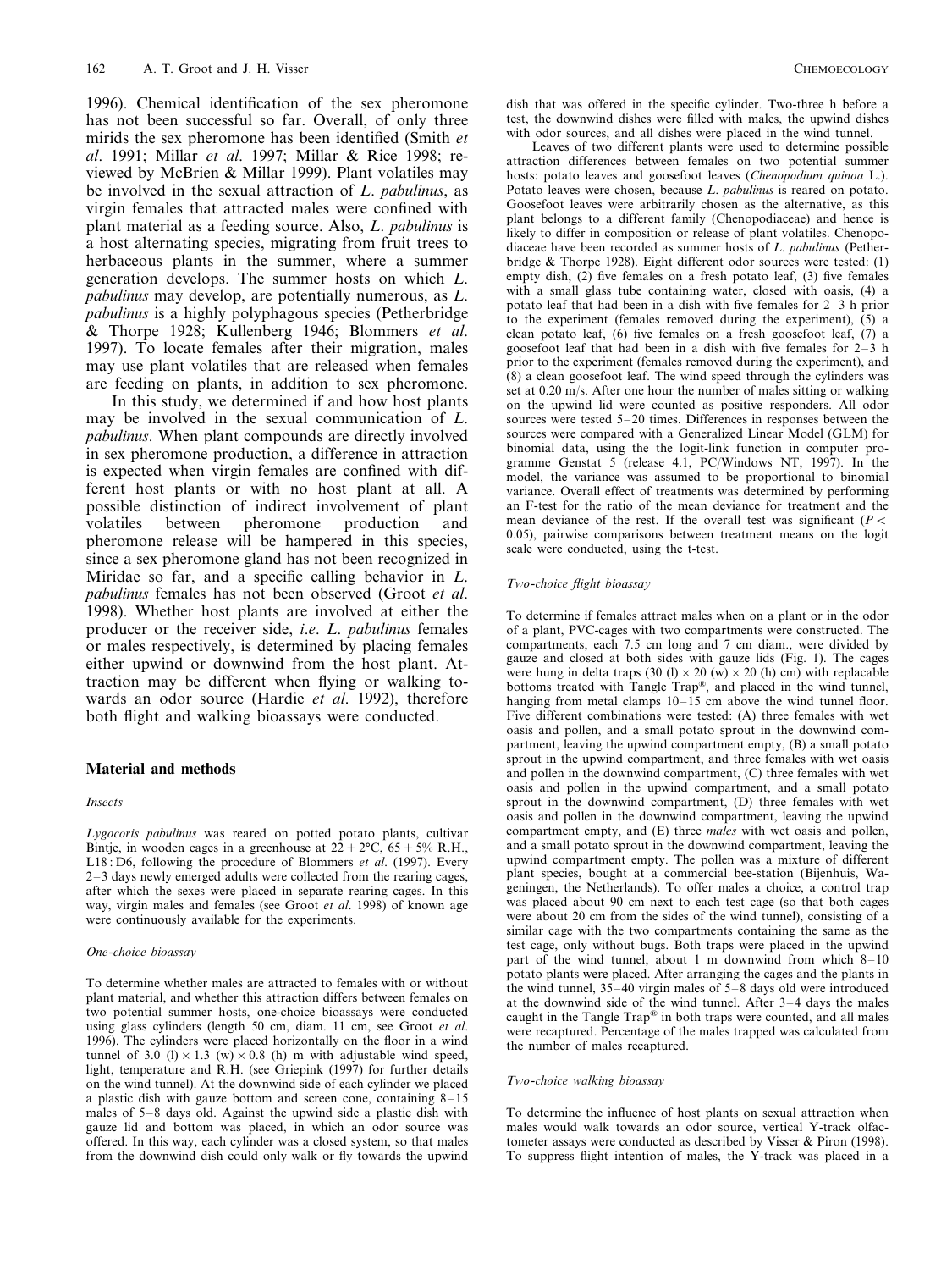

**Fig. 1** Cage with two compartments, each 7.5 cm long, diam. 7 cm. Bugs were always confined with wet oasis (1) and pollen (2). A small potato sprout (3; roots wrapped in wet cotton and aluminium foil to avoid dessication) was: (A) added to three females, (B) placed upwind from females, (C) placed downwind from females, (D) not added, (E) added to three *males*. See text for further explanation

black box under a halogen lamp (4–12 V DC, 10 VA), which was placed in a black socket sealed with a red filter, so that the light intensity at the base of the Y-track was 6.3–6.5 lux only. Two 250 ml glass bottles (h. 14 cm, diam. 6.5 cm) were placed outside the black box, one on each side, under a desk-lamp with a 25 W light bulb. One bottle contained the odor source to be tested, the other was the control bottle. Three odor sources were tested: (a) five *L*. *pabulinus* females with two small potato sprouts in wet oasis and pollen, (b) five females with two strips of green paper, wet oasis and pollen, (c) five *males* with two small potato sprouts in wet oasis and pollen. In all tests the control bottles contained wet oasis and pollen. The bottles were filled and placed in the setup 1 h before each test. All experiments were conducted in three replicates. One replicate consisted of 20 males walking towards one of the sources. After every 5 males the bottles, glass tubes and connecting tubes were exchanged to correct for unforeseen asymmetry in the setup.

## **Results**

## *One*-*choice bioassay*

In total 1 out of 171 males responded to the empty control dish. Significantly more males responded to females on potato leaves than to clean potato or goosefoot leaves, goosefoot leaves from which females were removed, or to females with water only (Fig. 2). Females on goosefoot leaves were similarly attractive as females on potato leaves, but also as attractive as all other odor sources tested, except for clean goosefoot leaves. Potato leaves from which females had been removed, *i*.*e*. leaves on which females had walked for 2–3 h prior to the experiment, elicited a similar response as females on potato leaves and females on



**Fig. 2** Mean fraction  $(+ s.e.)$  of males responding in cylinder bioassay. Numbers in bars: number of replicates. Each replicate consisted of 8–15 males. Letters above the bars indicate significant differences at the 5% level on the logit scale, using GLM. See text for further explanation

goosefoot leaves. Females without plant material elicited a response in only  $0.18 \pm 0.05$  (mean  $\pm$  s.e.) of the males tested.

## *Two*-*choice flight bioassay*

When females were confined with a potato sprout (combination A), the first time 9 males were trapped in the Tangle Trap® versus one male in the control trap, and the second time 11 males were trapped versus one male in the control trap (Fig. 3). Females compartmentalized downwind (B) or upwind (C) from a potato sprout, caught similar amounts of males, and significantly more than the control traps. Traps without plant material and only females in the downwind compartment (D), caught slightly lower amounts of males, but in total 23 males versus 2 males in the control traps were caught. In the traps with *males* and potato sprouts, in total only three males were caught versus two males in the control traps.

## *Two*-*choice walking bioassay*

In total 72% of the 60 males tested walked towards females on potato leaves, versus 28% (17 males) walking towards the control (Fig. 4, I). 70% Of a total of 57 males walked towards females without plant material, while 30% (17 males) walked towards the control (II). When the test bottle contained males with potato leaves (III), 54% of all tested males walked towards the test bottle versus 46% (27 males) walking towards the control.

## **Discussion**

Since attraction towards females on potato leaves was not significantly different from attraction towards females on goosefoot leaves, specific plant compounds do not seem to be involved in sex pheromone production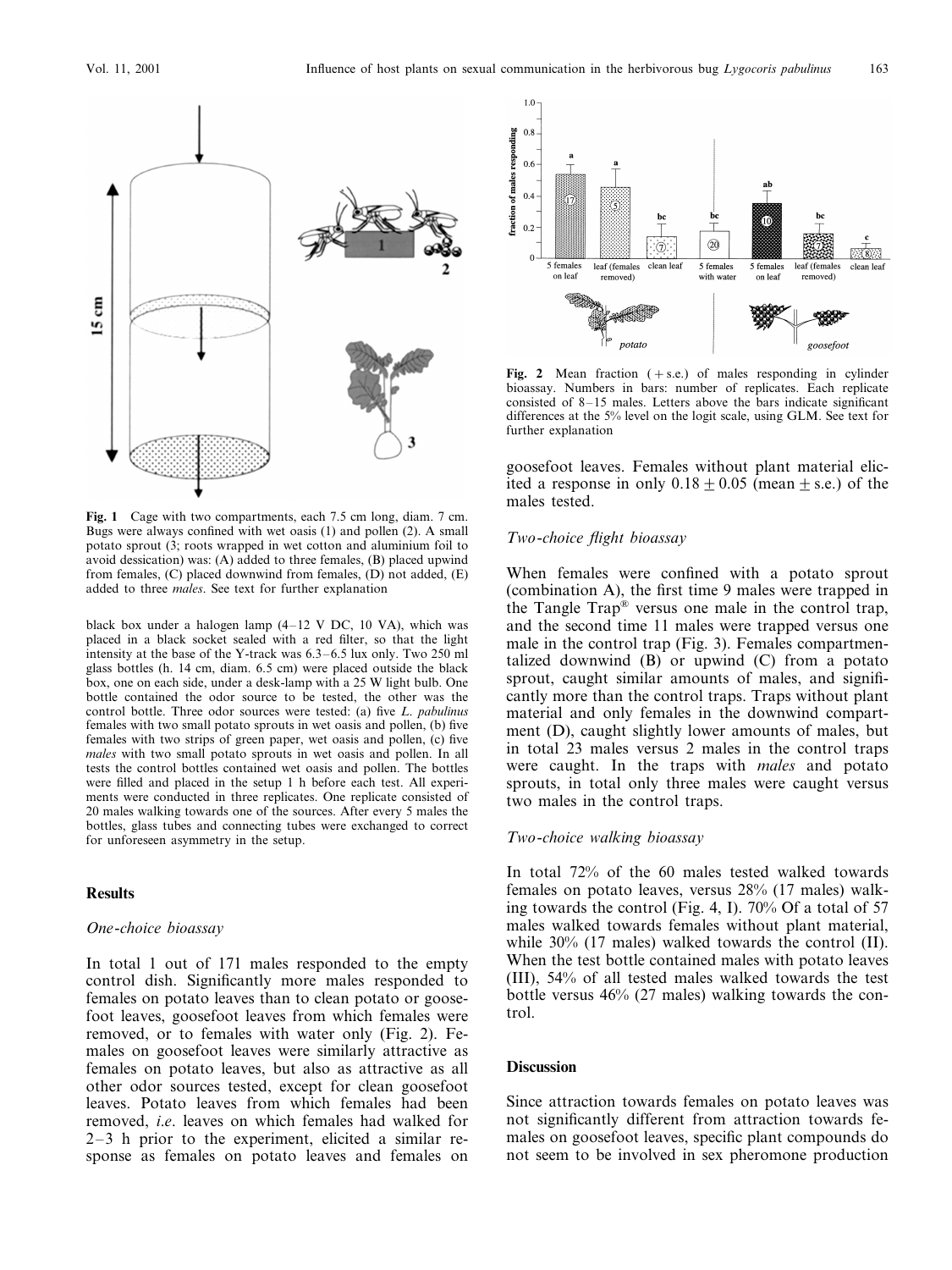

**Fig. 3** Numbers of males caught in traps. Per replicate 35–40 males had been released. Bugs were always confined with pollen grains and wet oasis. Significant differences were determined per test, using the two-sided binomial test.  $*P < 0.05$ , n.s.:  $P > 0.05$ 

in *L*. *pabulinus* females. However, the fact that females on potato leaves were significantly more attractive than females without plant material, does suggest an interaction between females and potato leaves. On the other hand, the results of both two-choice assays do not confirm such interaction, because females without plant material attracted similar amounts of males as females with potato sprout, containing potato leaves. The significant difference in the one-choice assay is probably due to malnutrition of the females without plant material, as they were confined with water only. In the two-choice assays pollen was added



**Fig. 4** Y-track olfactometer tests with (I) 5 females on two potato leaves, (II) 5 females on green paper, (III) 5 *males* on two potato leaves. All bottles contained wet oasis and pollen grains. Significant differences between test source and control were determined using the two-sided binomial test after summation of male responses in the three experiments per test source. \*\*\* $P < 0.001$ , n.s.:  $P > 0.05$ 

as a food source. We frequently observed *L*. *pabulinus* actively feeding on the pollen. Pollen is a highly nutritious food source, which is verified in *L*. *pabulinus* by a higher production of eggs by females reared with pollen than by females reared without it (Groot *et al*. 1998). Malnutrition is likely to stop pheromone production or release, as energy is needed for somatic maintenance.

Summarizing all results, we conclude that plant volatiles are not directly involved in pheromone production in *L*. *pabulinus* females. Female bugs do not need plant volatiles to attract males, as evidenced by females upwind from a potato sprout attracting similar numbers of males as did females downwind from a potato sprout. As a consequence, *L*. *pabulinus* females do not seem to coordinate their reproductive behavior with the availability of food for offspring. For *L*. *pabulinus* males, all females with pollen were attractive in the flight and walking bioassays, irrespective of the presence of plant material. Hence, the perception of sex pheromone in *L*. *pabulinus* males does not seem to be influenced by plant volatiles either.

Our findings may not apply to field bugs, as laboratory-reared insects may respond differently to host odors in relation to sex pheromone than field insects,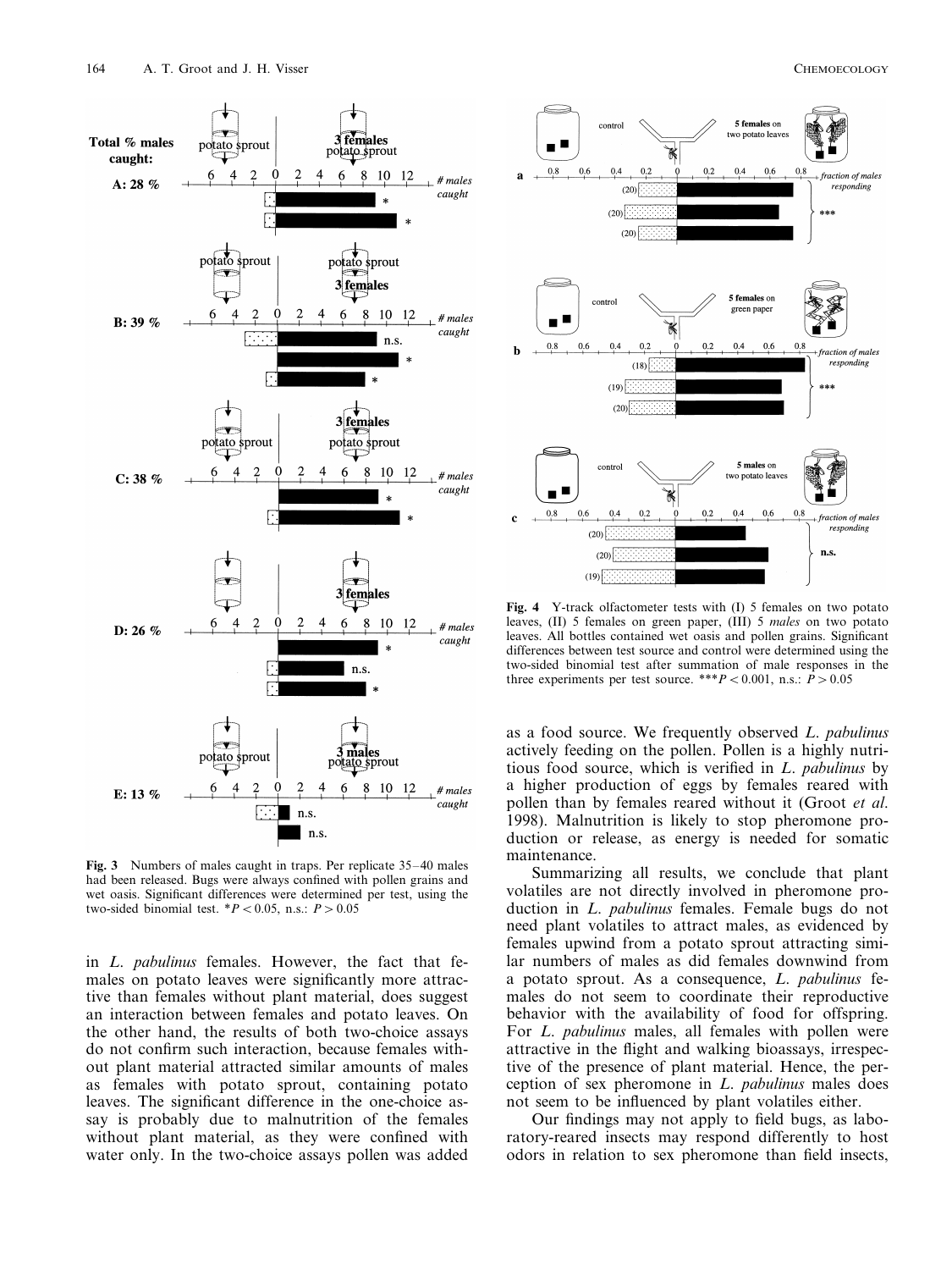which has been demonstrated for *Heliothis virescens* (Raina *et al*. 1997). However, *H*. *irescens* was reared continuously on an artificial diet. When plant material is lacking completely for a number of generations, it is likely that life-history aspects, such as reproduction, are not associated with plant volatiles anymore. *Lygocoris pabulinus* has been reared continuously on potato plants, which reduces the chance that possible associations with plant volatiles have disappeared.

There are more examples that plant volatiles do not affect sex pheromone production, release or perception (Carde´ & Taschenberg 1984; Guldemont *et al*. 1993; Den Otter et al. 1996). Cardé & Taschenberg (1984) suggest that such kairomonal interactions are less likely to occur in polyphagous species. *L*. *pabulinus* is polyphagous and host-alternating, laying overwintering eggs in woody plants, such as fruit trees, while the summer generation feeds on herbaceous plants (Petherbridge & Thorpe 1928; Kullenberg 1946; Southwood & Leston 1959). Also, plant volatiles probably do not influence sexual communication when eggs are not deposited near the site where females call. Such spatial discontinuity between calling activity and oviposition has been described for some insects (Showers *et al*. 1976; Noldus *et al*. 1991), and should be studied more closely in *L*. *pabulinus*.

One result of the one-choice assay needs further attention, *i*.*e*. the fact that *L*. *pabulinus* males were similarly attracted towards females on potato leaves as towards potato leaves, from which females had been removed. This is probably due to deposition of attractive components from females on the substrate on which they walked (Groot *et al*. 2000). Most likely these components are female-specific cuticular hydrocarbons. In a similar assay used for *Mamestra brassicae*, males were attracted to leaves on which female sex pheromone was adsorbed as well (Noldus *et al*. 1991). In our assay wind was blown over the potato leaves for 1 h, which may enhance evaporation of low-volatile compounds. Adsorption of pheromone to a substrate increases the surface area from which pheromone evaporates, thereby increasing both the rate of volatilization and the possible communication distance (Colwell *et al*. 1978).

In conclusion, plants seem to be involved only indirectly in sexual communication, their surface merely functioning as a substrate from which pheromone is released. Males may subsequently be attracted to such plants or substrates. Since clean plant material is not attractive to *L*. *pabulinus* males, plant volatiles alone do not seem to be used by these males as possible mate location cues.

#### **Acknowledgements**

We thank Eric van Remortel for his help with the statistical analysis, and Marcel Dicke and Willem-Jan de Kogel for critical comments on earlier versions of the manuscript. This study was funded by the Dutch Technology Foundation (WBI44.3383).

#### **References**

- Baker TC (1989) Origin of courtship and sex pheromones of the oriental fruit moth and a discussion of the role of phytochemicals in the evolution of lepidopteran male scents. Pp 401–418 *in* Cou CH, Waller GR (eds) Phytochemical Ecology: Allelochemicals, Mycotoxins and Insect Pheromones and Allomones. Taipei ROC: Institute of Botany, Academia Sinica Monograph Series No 9
- Blommers LHM, Bus V, de Jongh E, Lentjes G (1988) Attraction of males by virgin females of the green capsid bug *Lygocoris pabulinus* (Heteroptera: Miridae). Entomologische Berichten, Amsterdam 48:175–179
- Blommers LHM, Vaal FWNM, Helsen HHM (1997) Life history, seasonal adaptations, and monitoring of common green capsid *Lygocoris pabulinus* (L.) (Hemiptera: Miridae). Journal of Applied Entomology 121:389–398
- Cardé RT, Taschenberg EF (1984) A reinvestigation of the role of (E)-2-hexenal in female calling behaviour of the polyphemus moth (*Antheraea polyphemus*). Journal of Insect Physiology 30:109–112
- Colwell AE, Shorey HH, Baumer P, van Vorhis Key SE (1978) Sex pheromone scent marking by females of *Pectinophora gossypiella* (Lepidoptera: Gelechiidae). Journal of Chemical Ecology 4:717– 721
- Den Otter CJ, De Cristofaro A, Voskamp KE, Rotundo G (1996) Electrophysiological and behavioural responses of chestnut moths, *Cydia fagiglandana* and *C*. *splendana* (Lep., Tortricidae), to sex attractants and odors of host plants. Journal of Applied Entomology 120:413–421
- Dickens JC, Jang EB, Light DM, Alford AR (1990) Enhancement of insect pheromone responses by green leaf volatiles. Naturwissenschaften 77:29–31
- Dickens JC, Smith JW, Light DM (1993) Green leaf volatiles enhance sex attractant pheromone of the tobacco budworm, *Heliothis irescens* (Lep: Noctuidae). Chemoecology 4:175–177
- Eisner T, Meinwald J (1987) Alkaloid-derived pheromones and sexual selection in Lepidoptera. Pp 251–269 *in* Prestwich GD, Blomquist GJ (eds) Pheromone Biochemistry. Orlando FL: Academic Press
- Griepink FC (1997) Wind tunnel bioassays of the *Symmetrischema tangolias* sex pheromone. Pp 93–101 *in* Griepink FC, Analysis of the sex pheromones of *Symmetrischema tangolias* and *Scrobipalpuloides absoluta*. PhD thesis, Wageningen Agricultural University
- Groot AT, Heijboer A, Drijfhout FP, van Beek TA, Visser, JH (2000) Close-range sex pheromone of *Lygocoris pabulinus* (L.) – source of attractant. Pp 71–80 *in* Groot AT, Sexual Behaviour of the Green Capsid Bug. PhD thesis, Wageningen Agricultural University
- Groot AT, Schuurman A, Visser JH, Blommers LHM (1996) Laboratory bioassay of sex pheromone activity in *Lygocoris pabulinus* (L.) (Heteroptera: Miridae). Proceedings of the 13th Annual ISCE meeting, Prague: 189
- Groot AT, Van der Wal AJ, Schuurman A, Visser JH, Blommers LHM, Van Beek TA (1998) Copulation behavior of *Lygocoris pabulinus* under laboratory conditions. Entomologia Experimentalis et Applicata 88:219–228
- Guldemont JA, Dixon AFG, Pickett JA, Wadhams LJ, Woodcock CM (1993) Specificity of sex pheromones, the role of host plant odor in the olfactory attraction of males, and mate recognition in the aphid *Cryptomyzus*. Physiological Entomology 18:137–143
- Hardie J, Nottingham SF, Dawson GW, Harrington R, Pickett JA, Wadhams LJ (1992) Attraction of field-flying aphid males to synthetic sex pheromone. Chemoecology 3:113–117
- Hardie J, Storer JR, Nottingham SF, Peace L, Harrington R, Merritt LA, Wadhams LJ, Wood DK (1994) The interaction of sex pheromone and plant volatiles for field attraction of male birdcherry aphid, *Rhopalosiphum padi*. Brighton Crop Protection Conference – Pest and Diseases: 1223–1230
- Hendrikse A, Vos-Bünnemeyer E (1987) Role of host-plant stimuli in sexual behaviour of small ermine moths (*Yponomeuta*). Ecological Entomology 12:363–371